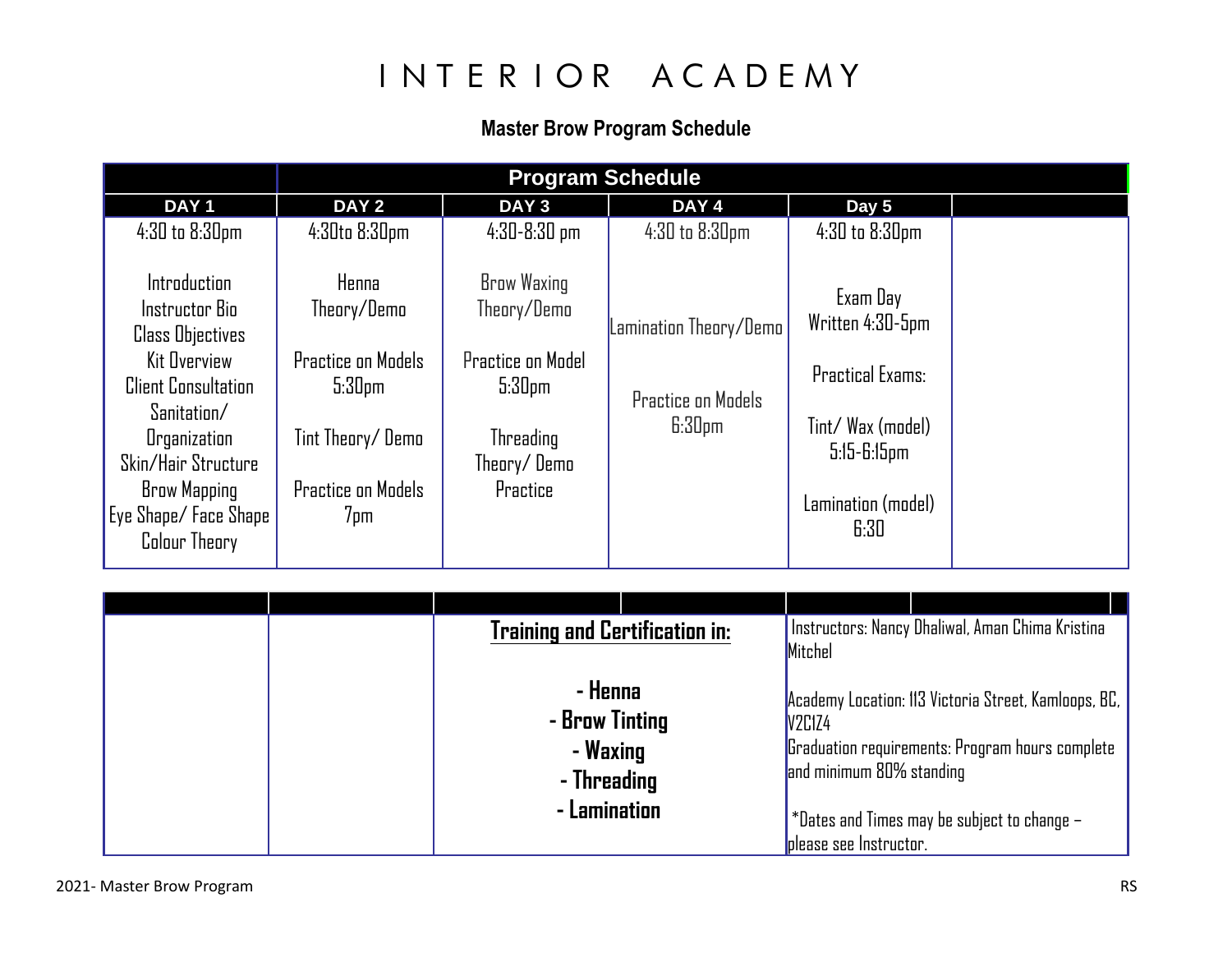## INTERIOR ACADEMY

#### **Master Brow Kit and Supplies:**

• Extension: Protein Remover pads Brow Extension Glue Crystal Palette Professional Tweezers x 2 Lash & Glue Rings Mascara Wands Lint Free Applicators 3x Mink Brow Tray (mix lengths) Aftercare Instruction Cards Lamination: Brow Shaper Glue Brow Shaper Lotion Brow Shaper Fixing Brow Shaper Care Y -Tool Henna: Henna Powders (BLONDE, DARK BROWN, LIGHT BROWN, DEEP DARK BROWN) BrowTastic™ Aqua BrowTastic™ Scrub BrowTastic™ Eyebrow Shampoo BrowTastic 100% Castor Oil BrowTastic™ Angled Brow Brush BrowTastic™ Tweezer BrowTastic™ Scissor

• Waxing: Mini Gigi Wax Warmer Hard Wax Threading: **Thread** White Marking Pencil Brow Shaper Templates Tinting: Light, Med, Dark Tint Slanted Tweezers

> \*Student access to backbar supplies, disposables, removers, skin care.

\*Course Supplies includes all program manuals, handouts and training booklets

\*Professional Train Case